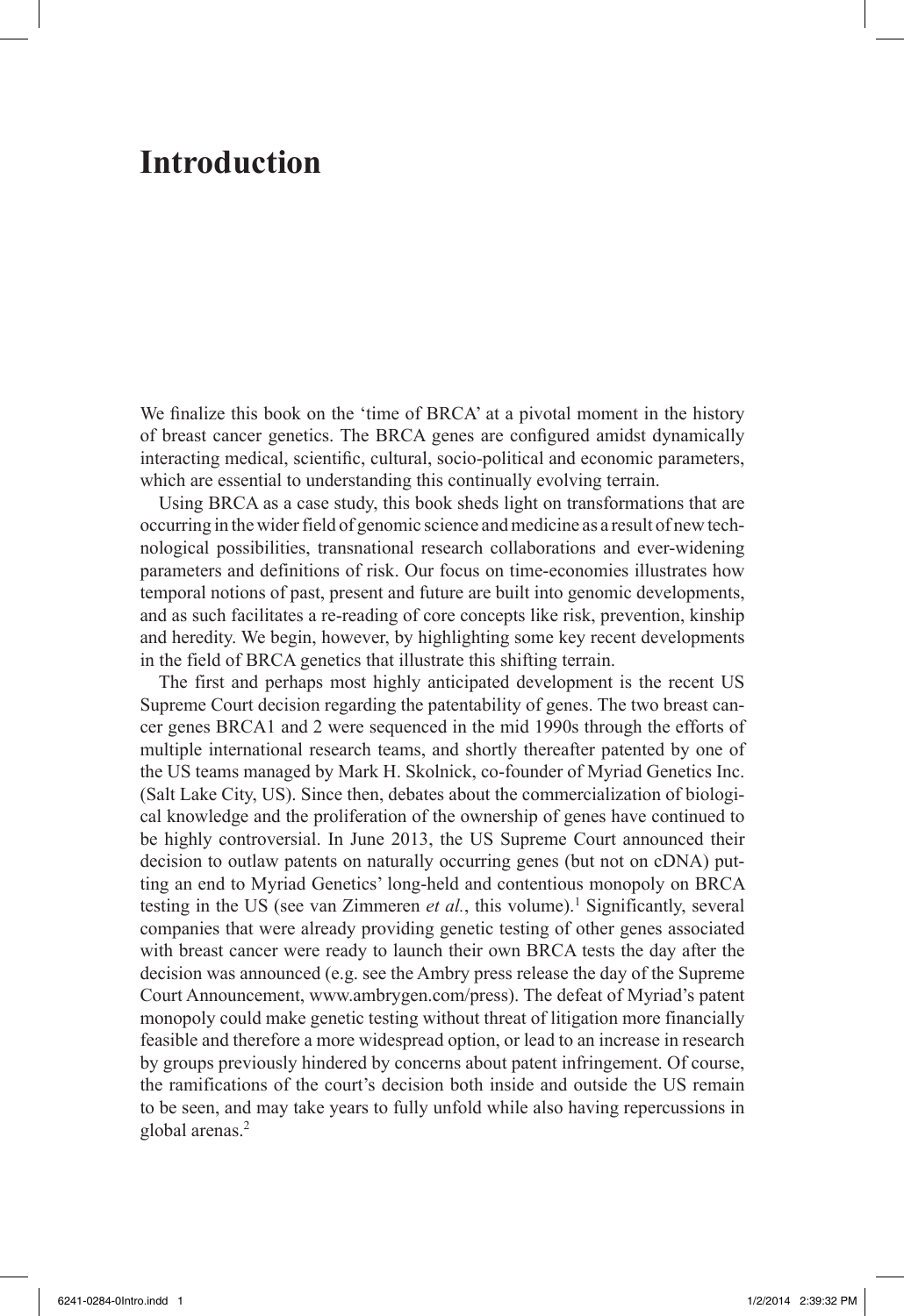Second, the emergence of Next Generation panel tests (e.g. Ambry Genetics' BreastNext panel and the University of Washington's BROCA panel), and the increasing turn towards whole genome/exome sequencing, signals another change in the landscape of genetic testing. Next Generation panel tests, which became commercially available in 2011, examine numerous genetic changes associated with elevated breast cancer risk, including those that confer moderate and relatively low risk. As Next Generation testing becomes more widely available and financially feasible (some of the panel tests cost approximately the same as or less than Myriad's BRCA test), the criteria for testing related to hereditary breast cancer syndromes will likely widen. At the same time, the decreasing cost of whole exome/genome sequencing will likely have even broader implications, as in the future individuals may have their entire genomes sequenced rather than portions of it (such as the BRCA genes only). One potential consequence is that many more individuals will learn they carry a BRCA mutation (and many other disease-associated mutations) as a result of sequencing carried out for some other purpose – a scenario that is directly explored by Sandra Lee in this volume, in the context of BRCA testing in the directto-consumer setting. While Next Generation panel tests and advanced sequencing technologies predate the recent Supreme Court decision on gene patents, they will likely be informed by this decision in complex ways, thereby paving the way for expanded and broader BRCA testing. This constantly changing technological landscape which now includes whole genome sequencing has exponentially increased the initial concerns raised by BRCA testing, such as those regarding privacy, incidental findings, variants of unknown significance and return of results (Green *et al.* 2013; Kohane, Masys, and Altman 2006, Pyeritz 2011).

Third, BRCA genetics has been and continues to be a test case in the field of genomic medicine (Gibbon *et al.* 2010b; Palfner 2009): a symbol of 'success' whilst also being at the forefront of challenging the new genetics. Nevertheless, in thinking about BRCA as a barometer for the shifting space and evolving trajectory of predictive medicine, it is important to stress the gendered and gendering nature of these medical interventions that are aimed primarily at women (such as the prophylactic removal of breasts and ovaries; also see Pelters, this volume). Thus as BRCA evolves and spreads into new medical arenas, women continue to find themselves the subjects of increasing medical and scientific practices. These dynamics coexist with well-established medical practices aimed at women such as annual gynecological exams and mammographic screening programmes, and are entangled with deeply gendered life-worlds in which women function as 'genetic housekeepers' (Richards 1996: 261). Furthermore, if we consider BRCA genetics to be a test case in the field of genomic medicine, then women are the experimental field on which such endeavors are taking place (Gibbon *forthcoming;* Happe 2006, 2013; Palfner 2009).

We can see the intersection of gender and genomics with the recent high-profile announcement by Hollywood star Angelina Jolie in a New York Times op-ed that she had undergone a preventive double mastectomy due to a 'faulty' BRCA1 gene, bringing BRCA genetics to international attention. Jolie's decision was particularly striking given her status as an international sex symbol, and contributed to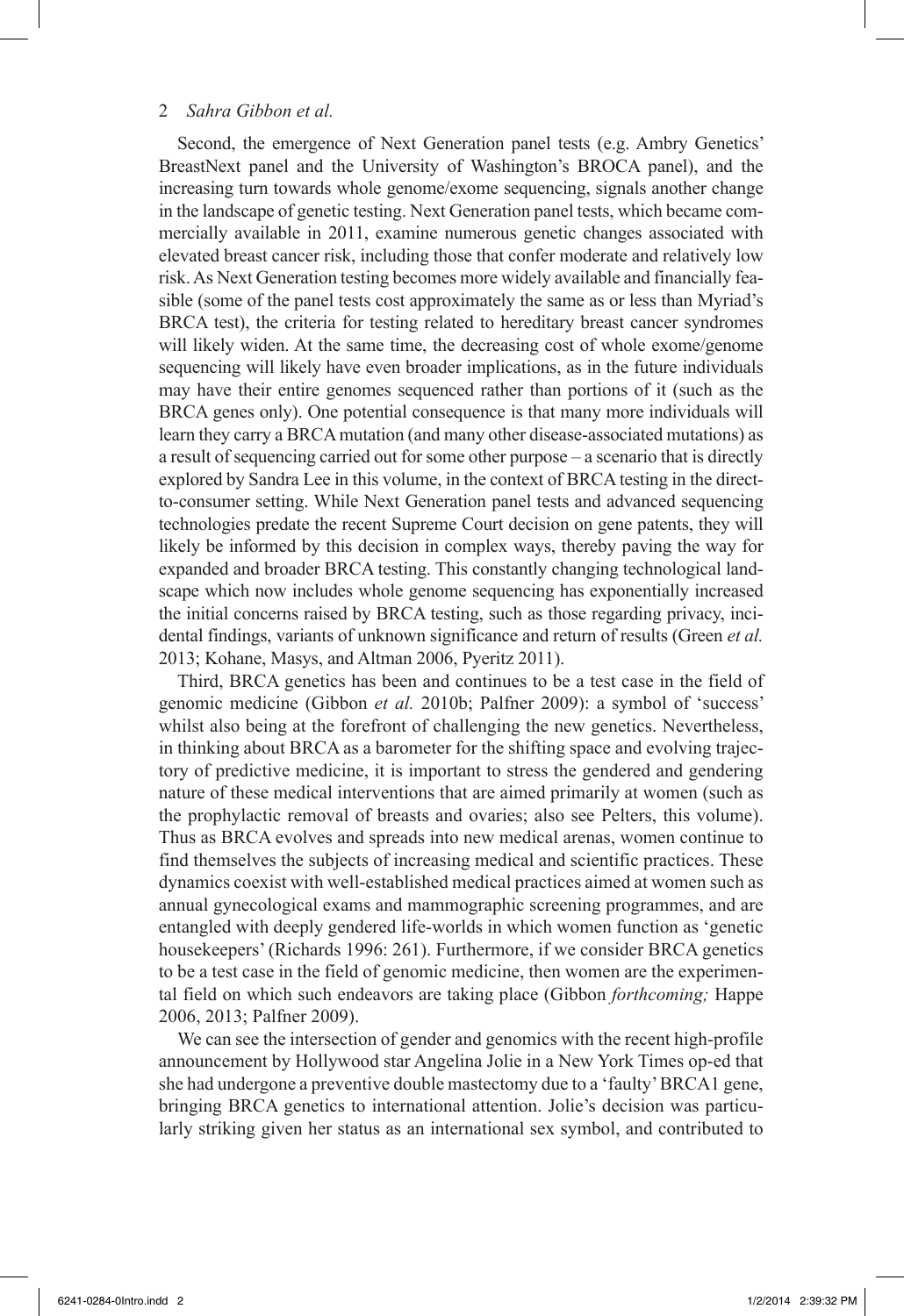increased interest in testing among many women around the world. Indeed, those of us based in cancer centres can attest to 'the Angelina effect': the increased volume in calls and inquiries from members of the public following the announcement. On the other hand, media debate, and the comments from readers of the *New York Times* and many other news outlets took up questions about access to the test and the recommended screening and prevention practices (Jolie's announcement arrived just weeks prior to the Supreme Court's decision on Myriad's patents), and about the appropriateness of 'proactive' measures like the preventive double mastectomy surgery that Jolie had. Jolie's announcement about her decision thus provoked polemical discussion about prevention and risk reduction, access to testing, gene patents the options available to women identified at risk in this way, and in some cases, the right 'not to know' about genetic risk. Her announcement serves to both highlight the way that gendered idioms of female nurturance and empowerment continue to be central to this domain, and the ongoing impact of BRCA on women.

These developments and the recent intense media attention to BRCA that has resulted provide an opportune moment for us as social scientists to engage and explore the shape-shifting present and future terrain of BRCA genetics. The confluence of events, while each of a different scale and magnitude, has heightened interest and attention to genetic testing for hereditary cancer and related matters. This book thus provides a timely contribution which reflects on the diverse socio-cultural spaces as well as the scientific and medical practices that constitute genomics in the era of BRCA.

## **BRCA histories**

The identification of the BRCA genes in the mid 1990s was accompanied by an enormous amount of expectation, hype and hope, and swiftly led to the establishment of predictive genetic testing and specific medical programmes for those at high risk of developing breast cancer in many countries, particularly the US, Canada and Europe. Carriers of mutations in the BRCA genes are thought to have a higher risk of breast and ovarian cancer, although risk estimates vary from 45–80 per cent for breast (compared to 10 per cent for an average woman) and 10 to 60 per cent for ovarian cancer (compared to 1.8 per cent for an average woman). While they do not account for the majority of breast cancers, BRCA mutations are thought to be responsible for 5 to 10 per cent of breast cancers. Although BRCA1 and 2 have been primarily discussed in the context of familial breast and ovarian cancer, since their initial identification there has been a concurrent hope that the knowledge gained from BRCA research would have relevance for, and be transferable to, the treatment of sporadic breast cancers, which affect many more women than the rare instances of familial breast cancer (Palfner 2009). However the establishment of a robust connection between the clinical utility of BRCA and the sporadic cancer domain emerged only recently, in 2004–2005, when the concept of 'BRCAness' took hold, as discussed by Bourret and co-authors in this collection.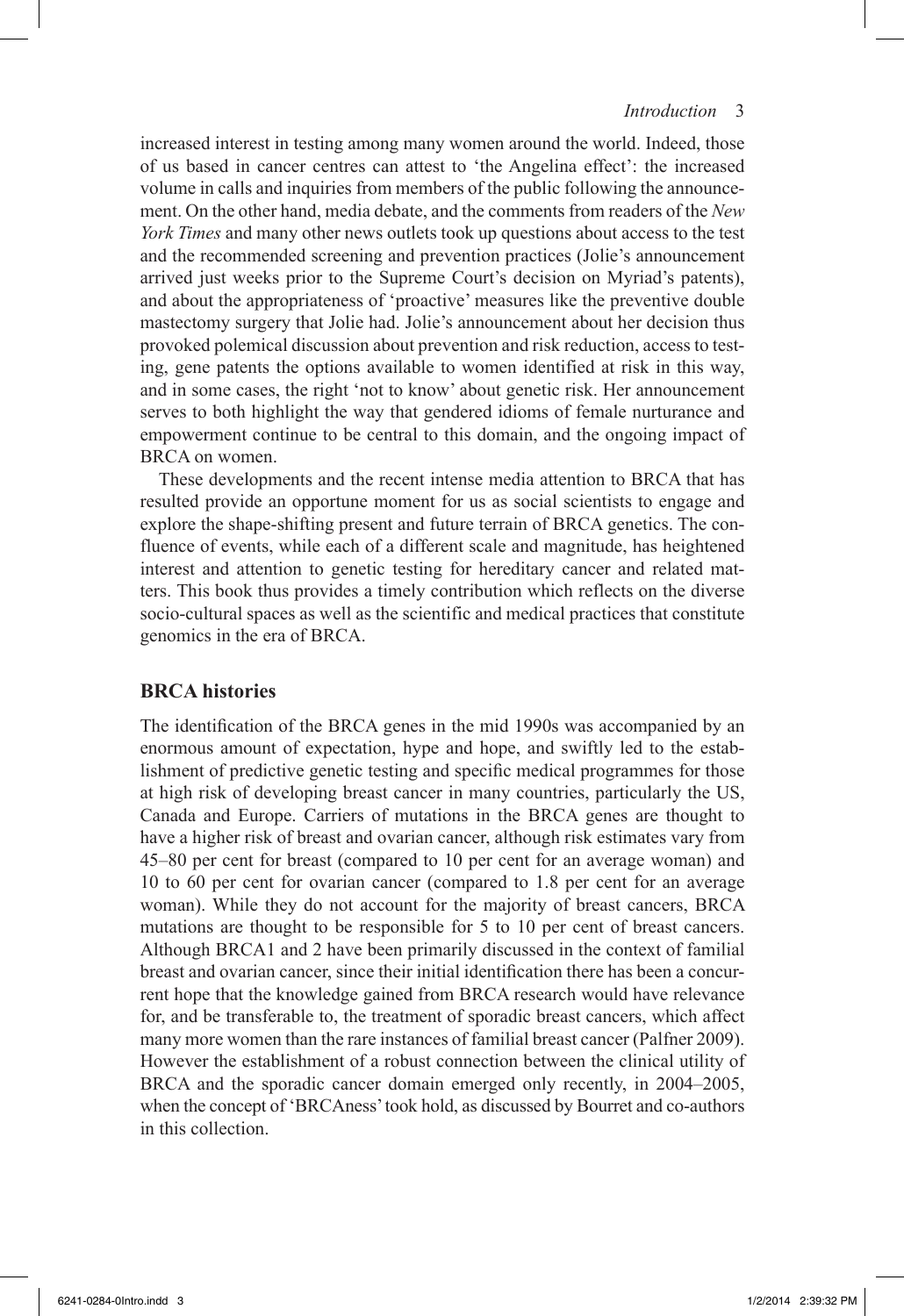Since their discovery, the medical institutionalization of BRCA knowledgepractices and accompanying techniques for assessing risk have advanced at a rapid pace, involving different scientific or medical specialties, routinizing programmes of genetic testing, developing risk assessment for breast cancer and increasing health management options for those identified at increased cancer risk. The availability of BRCA samples obtained through programmes of genetic testing and risk assessment has facilitated further research (Gibbon *et al.* 2010b; Mozersky 2013; Palfner 2009), illustrating the mutually constitutive interactions between BRCA research and clinical practices. The emergence and use of BRCA genetic knowledge in clinical settings has raised questions about the social consequences of genomic information for 'patients', family and their kin as well as the scientific and clinical utility of novel knowledge of genetic risk for breast cancer. Social scientists have studied these developments in different countries from diverse perspectives, which include: examining the historical dimensions of genetic research and the related medical practices or the laboratory life that surrounds novel techniques linked to BRCA genetics (Bourret, 2005; Löwy, 2010; Palfner, 2009; Parthasarathy, 2007); analyzing the social consequences for health, identity and perceptions of risk for women undergoing assessment in cancer genetic clinics (Gibbon, 2007; Hallowell, 1999; zur Nieden, 2010, 2013) or comparing the cultural and institutional specificity of these developments, demonstrating the unevenness of the complex global intersections that are forming across a diverse field of genomic knowledge and technology (Gibbon *et al.* 2010a, Gibbon 2013; Mozersky and Joseph 2010; Shkedi-Rafid *et al.* 2012).

While the medical and laboratory practices surrounding the BRCA genes expand, their scientific and medical bases, on the other hand, continue to raise questions. In fact, very shortly after the sequencing of BRCA1 and 2, predictive genetic testing made it apparent that very few people actually carry the BRCA1 or BRCA2 mutations (5–10 per cent as previously mentioned), and many mutations were found in families without increased incidences of breast cancer. This variability in risk and penetrance estimates reflects gaps in medical knowledge about the BRCA genes which are based on databases of known mutations and previously identified 'at risk' families and/or populations. This variability has become increasingly apparent particularly in national contexts outside the US, Canada and Europe (see Mozersky and Gibbon, this volume), and highlights the role of nongenetic and epigenetic factors in determining risk.

At the same time, the BRCA genes have led to new avenues of medical research, particularly in the use of genetic technologies for the diagnosis and treatment of breast cancer (e.g. clinical trials of targeted drug therapies for BRCA mutation carriers; see also Section 3 in this volume) and raised questions concerning the medical management of female mutation carriers and women at high risk, such as the effectiveness of mammography, the benefits of tamoxifen in chemoprevention and prophylactic mastectomy. Thus this field of medical practice and scientific engagement continues to evolve, in part as a response to the *limitations* of BRCA genetic testing. In this sense, breast cancer genetics provides a vital arena for examining how scientific stability or transition is achieved in different contexts,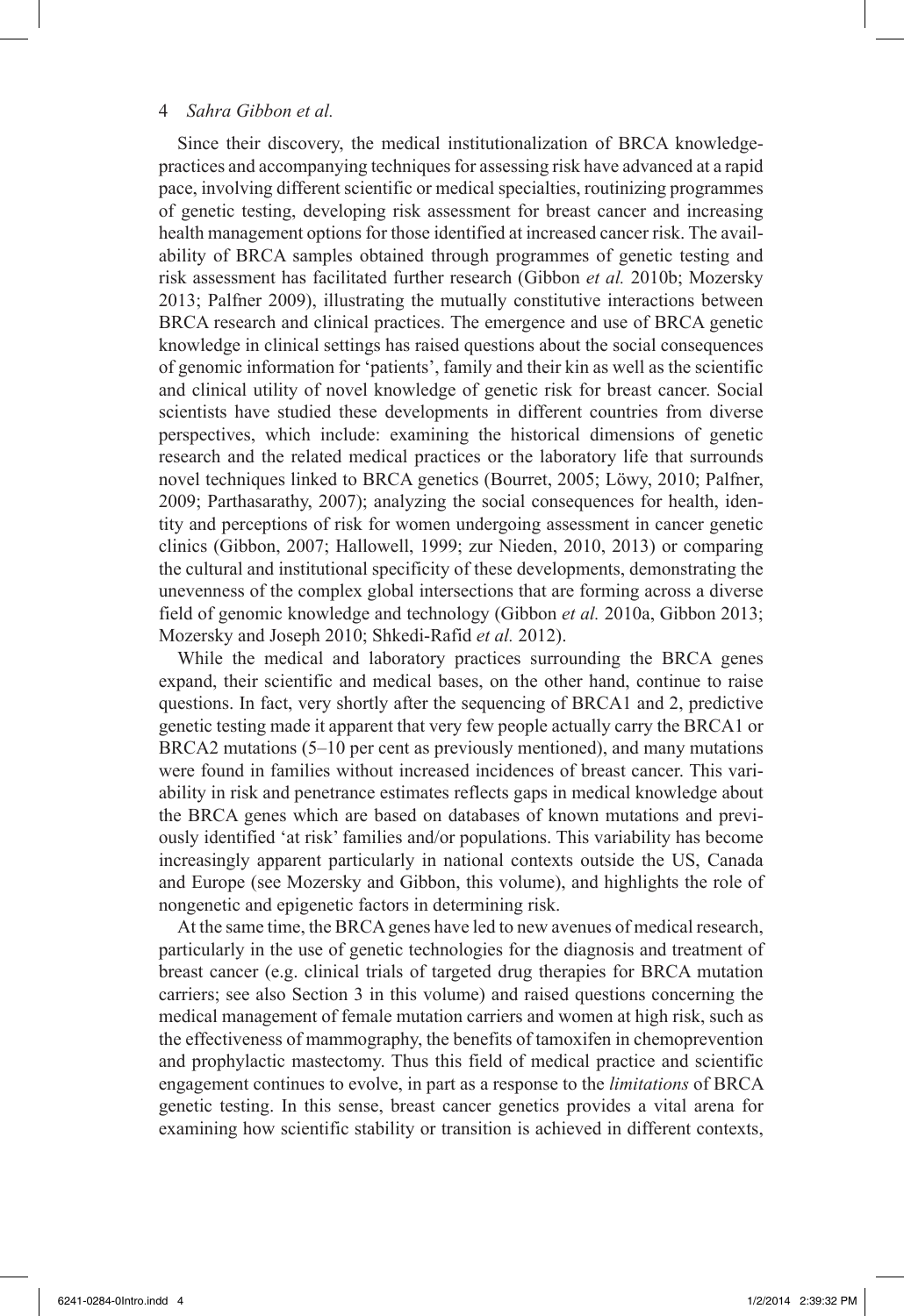for example from lab to clinic or from BRCA genetics to other research arenas (e.g. epigenetics, 'Next Generation' panel testing and whole genome/exome sequencing). In other words, BRCA shifts and spreads in various directions far beyond the very limited medical programmes for familial breast and ovarian cancer.

#### **Time-economies**

As the title of this book and the chapters within indicate, we are living in the time of BRCA. In this sense, BRCA not only stimulates enormous research and pushes it in various directions; it also reconfigures the life-worlds of many women (and men), enhances specific medical programmes and puts economic, legal and ethical issues on the agenda of many health care systems. However, BRCA genes do not hold innate agency or power; rather as Palfner (2009), drawing on Haraway (1997) and Latour (2004) suggests, we should understand BRCA as an assemblage. For Haraway (1997: p. 142), 'a gene is not a thing, much less a "master molecule" or a self-contained code but rather the term gene signifies a node of durable action where many actors, human and nonhuman, meet'. Latour (2004: p 233) underlines that the word *thing* also means 'assembly': 'A thing is, in one sense, an object out there and, in another sense, an issue very much in there, at any rate, a gathering'. In terming the breast cancer gene an assemblage, we aim to heighten awareness of how it orchestrates and performs biomedical practices, stimulates socio-political discourses and connects various medical and research arenas through times and spaces, as the essays throughout this volume demonstrate.

Temporality is a theme that weaves through all three sections of the collection, from looking back at history and genealogy (Section I), to the ways in which risk is embodied and lived in the present (Section II), to the changing landscape and future developments of BRCA testing (Section III). While the principal aim of this book is to give an overview of BRCA research and medical practices in different countries, the contributing authors also analyze the theme of temporality as it emerges in the varied contexts they explore. The political scientist Wolf-Dieter Narr reminds us that time is a social product and intersects with relations of power: 'Ruling power is always characterized by its own calendar, its own hierarchy, its own assignment of time and its own quality of this assigned time, regardless of whether every ruling power, such as the brief rule of the Jacobins during the French Revolution, literally had their own calendar' (2003: 239; author's [SP] own translation). In other words, time itself is heterogeneous and performative, and we suggest that living in the time of BRCA should encourage us to take into account time itself and recognize that understanding time is a precondition for better understanding the ongoing research and multiple medical practices related to BRCA. Thus, we think it is appropriate to speak about BRCA 'time-economies', seeing these as social matters and hence infused with power in different ways and making it vital to understand more deeply the interplay of various temporalities.

In the context of biomedicine, the matter of time materializes clearly in the notion of disease prevention. In her commentary (this volume), Martina Schlünder argues that the most important epistemic change from medicine to biomedicine is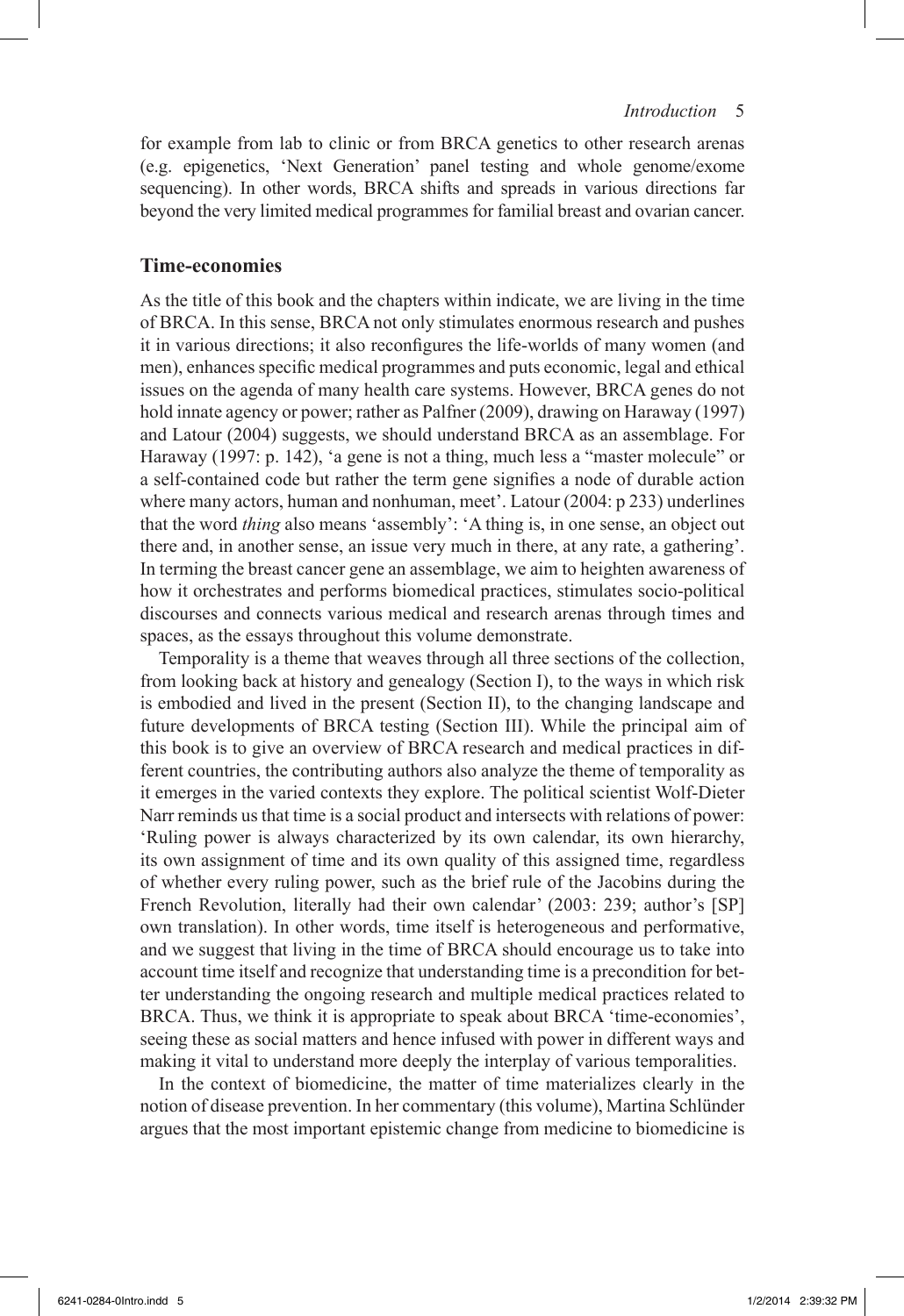the reconfiguration of the relation between the normal and the pathological with an increasing emphasis on health instead of disease (Clarke *et al.* 2010; Keating and Cambrosio 2003). The prevention of diseases is now seen as one of the most urgent tasks in medicine as opposed to limiting actions to the treatment of pathological events that have already happened (in an unalterable past) or are still ongoing in the present. According to Adams *et al.* (2009: 248), disease prevention and predictive medicine are practices that occur in a mode of anticipation and the attempt to envision, control and manage the future and its risk of possible pathological events: 'Crucially, the future increasingly not only defines the present but also creates material trajectories of life that unfold as anticipated by those speculative processes. Anticipation is rapidly reconfiguring technoscientific and biomedical practices as a totalizing orientation.' Following this, we begin to understand the discursive power to name genes 'breast cancer genes'. On the one hand, BRCA1 and 2 are understood as tumor suppressor genes, with a single germ line mutation increasing the risk for developing breast and/or ovarian cancer; such genes thus protect cells from one step on the path to cancer. On the other hand, to call a gene a 'breast cancer gene' implies the opposite, namely that this gene is responsible for the cancer and carrying the gene means having cancer. In other words, this overlap of the pathological and the normal rolls out through the anticipation of breast cancer in the gene.

This unfolding in the identification of 'risk' for breast and ovarian cancer via BRCA testing has resulted in the normalization of preventive procedures (Robson *et al.* 2010) such as prophylactic mastectomy and *prophylactic oophorectomy* (see Pelters and Gordon, this collection, for discussions of prophylactic mastectomy)*, chemoprevention* as well as Preimplantation Genetic Diagnosis (PGD) to screen embryos at risk of carrying a BRCA mutation (Rubin and de Melo-Martin, this volume). Although the acceptance and use of these preventive measures varies significantly within and across national contexts, these practices must be situated within this biomedical maelstrom in which prospective diseases are pushed into the present and thereby have a major impact on present life-worlds including the meaning of patienthood and cancer survivorship (Bell 2013).

The increasing focus on prevention in biomedicine shows up in BRCA-related practices in other ways too. In some instances, the shift toward prevention is constituted by a move toward wider screening for deleterious BRCA mutations in particular populations. For example, a recent study of African American women with breast cancer which found high rates of deleterious mutations in BRCA and other 'breast cancer genes' (e.g. CHEK2, PALB, PTEN) suggested screening for all these genes in women of African descent with breast cancer diagnosed at a young age, with a family history, or with triple negative breast cancer (Churpek *et al.* 2013). In both Israel and Canada, population-wide screening of all Ashkenazi Jews (regardless of family history) has been proposed as a viable method to identify BRCA carriers who might not otherwise come to clinical attention (Levy-Lahad *et al.* 2011; Metcalfe *et al.* 2009). On another track, public health scientists and practitioners in the US are making efforts to identify potential BRCA carriers prior to a diagnosis by screening – in both clinical and community settings – for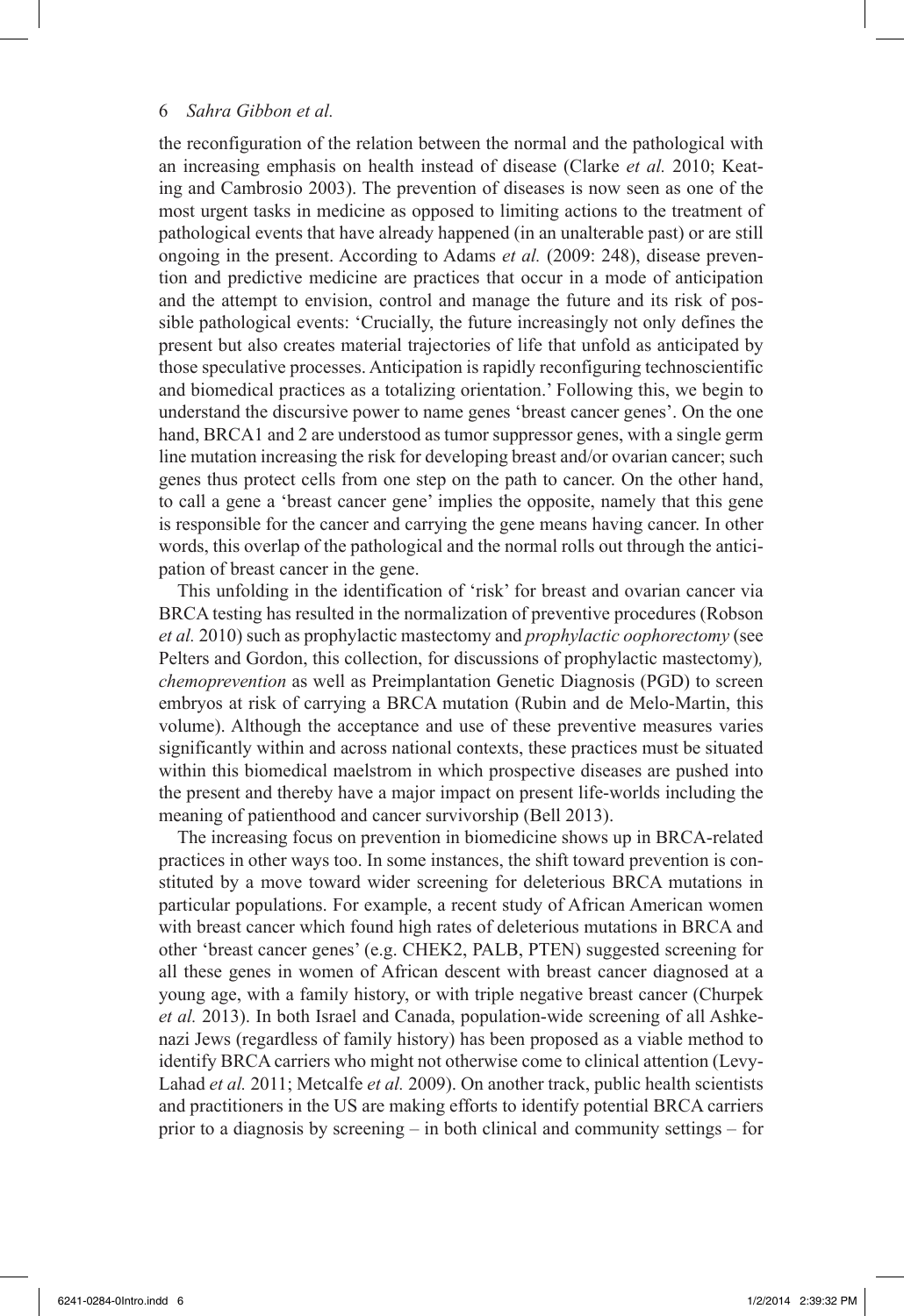family history and appropriate referrals to genetic counseling (rather than genetic testing) for a full assessment of BRCA risk (e.g. Bellcross *et al.* 2009; Joseph 2012 and this volume). Thus the categories of who is at risk continue to encompass more and more people, in the name of prevention, as does the notion of being at risk for breast cancer itself.<sup>3</sup> In other words, the enormous potential for BRCA research to be applied to a wide range of arenas of medical research and treatment and to incorporate different clinical disciplines has made and continues to make BRCA genetics significant.

The shift toward prevention also reflects breast cancer activists' and researchers' increasing attention to the causes of breast cancer rather than only treatment and survivorship. While some argue that treatment for breast cancer has improved over recent decades in terms of the survivorship rates, others suggest this is due to overdiagnosis (e.g. Esserman *et al.* 2013). Most agree, however, that the treatments themselves remain terribly damaging with enormous side effects. As a result, the goal of preventing breast cancer in the first place has become more prominent in certain national contexts. In addition, the failure to identify the causes of breast cancer to date, particularly the environmental factors that contribute and may intersect with hereditary susceptibility, is recognized as a huge barrier to reducing morbidity and mortality due to breast cancer – and as a failure of the research community. The politics of environmental pollution and the lack of regulation of polluters has also become a target for activists, particularly in the US, who have shifted their focus to prevention as discussed by Kirsten McHenry in her paper at the Brocher Conference where this volume originated (not included in this volume; see also BreastCancerAction.org).<sup>4</sup> While epigenetic research holds out the promise that the parameters of research related to prevention of breast cancer may eventually encompass a more biopolitical framework that addresses collective responsibilities for disease and health, this is unlikely to mean the disappearance of individualized framings of risk. As Landecker and Panofsky (2013) point out, this may in fact paradoxically entail an intensification of the moral framing of gendered health responsibilities given that the 'critical windows' at stake in epigenetic research often relate to nutrition in early childhood and maternal-fetal health exposures (see also Mansfield 2012).

## **Transnational perspectives**

By offering perspectives on the transnational arenas in which BRCA genetics is now evolving, this collection directly responds to the vital need for social science to engage with genomics in the context of globalizing health care agendas *and* local moral worlds of practice. Some of the chapters directly take up the task of providing a comparative perspective with reflections on the way that for instance the so called 'Ashkenazi mutations' associated with the BRCA genes are being configured differently in Brazil and the UK (Mozersky and Gibbon) and in Germany (zur Nieden). The varying ways that questions of race and ethnicity are being drawn into the developments surrounding breast cancer genetics are also highlighted in the contrasting perspective on these issues provided by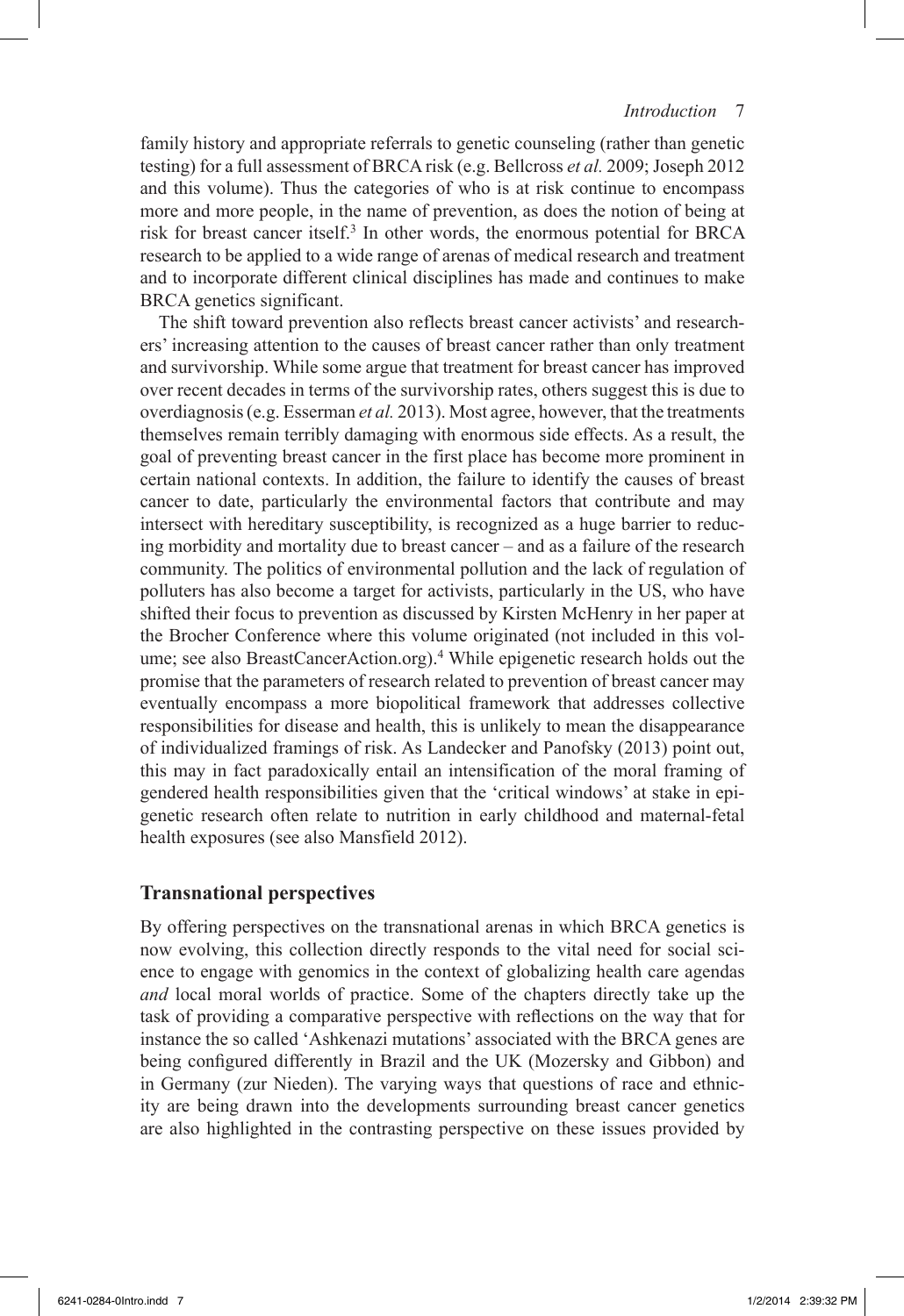papers reflecting how different national histories concerning the politics of inclusion and discrimination play out in Germany (zur Nieden) and the US (Joseph). For example, in Germany, the history of racial hygiene and the Holocaust as well as a specific tradition of perceiving the nation as 'ethnically homogenous' continue to have an effect on contemporary medical discourse. In the US, historical and ongoing discrimination experienced by African Americans affect how risk of genetic breast cancer and interventions may be viewed. Other chapters in this volume provide a reflection on the space which BRCA occupies, or rather does *not* occupy in contexts such as India (Macdonald) and Italy (Gordon), providing an important reminder of the 'absent spaces' that BRCA also constitutes. In Alison Macdonald's discussion, we see how this absence relates to overwhelming socio-economic challenges and lack of resources in treating those with breast cancer, but also very specific beliefs about disease risk and its transmission between gendered bodies, as well as 'biomoral' concerns around family relations. Deborah Gordon similarly reminds us of the way a comparative perspective can illuminate the diverse routes through which BRCA has emerged. Gordon highlights how discourses of disease risk related to BRCA genetics and the temporal anxieties they have provoked elsewhere (especially the US) have not resonated in Italy where different cultural logics of 'risk' are at play. This is reflected, for example, in the limited institutionalization of some BRCA medical practices such as prophylactic mastectomy in the Italian context.

At our Brocher workshop, we were fortunate to have participants who offered further contrasting reflections on the way that BRCA research and medical practices were evolving in Greece, Israel and Uruguay, providing additional illuminating and invaluable perspectives not present in this volume. Eirini Kampriani's work in Greece has been and continues to be central to discussions in the BRCA group (see Kampriani 2009). Her presentation at the Brocher meeting showed the complex ways that religious philanthropy and gendered ideologies have been a key dimension of BRCA medicine in Greece against a backdrop of limited and finite public health resources – an issue that is also addressed in a number of papers in the collection concerning BRCA genetics in India (Macdonald) and Brazil (Mozersky and Gibbon). Shiri Shkedi-Rafid provided fascinating perspectives on the field of BRCA in Israel where the prospect of identifying BRCA carriers through population screening of Ashkenazi Jewish individuals without a family history is emerging as a viable avenue of intervention. Her work on the meaning of 'carrierness' for those identified in this way has important implications, particularly given the expanded possibilities of Next Generation sequencing for identifying individuals with BRCA mutations without a significant family history (Shkedi-Rafid *et al.* 2012). Finally, Ana Egana's work as part of a transnational collaborative initiative in Uruguay examined the relationship between ancestry and breast cancer. She highlighted the extent to which, for participants and also local researchers in Uruguay, socio-economic factors rather than ancestry per se were as important if not sometimes more relevant in perceptions of disease risk, raising important challenges to the homogenizing potential of global research paradigms, an issue that is also discussed by Mozersky and Gibbon.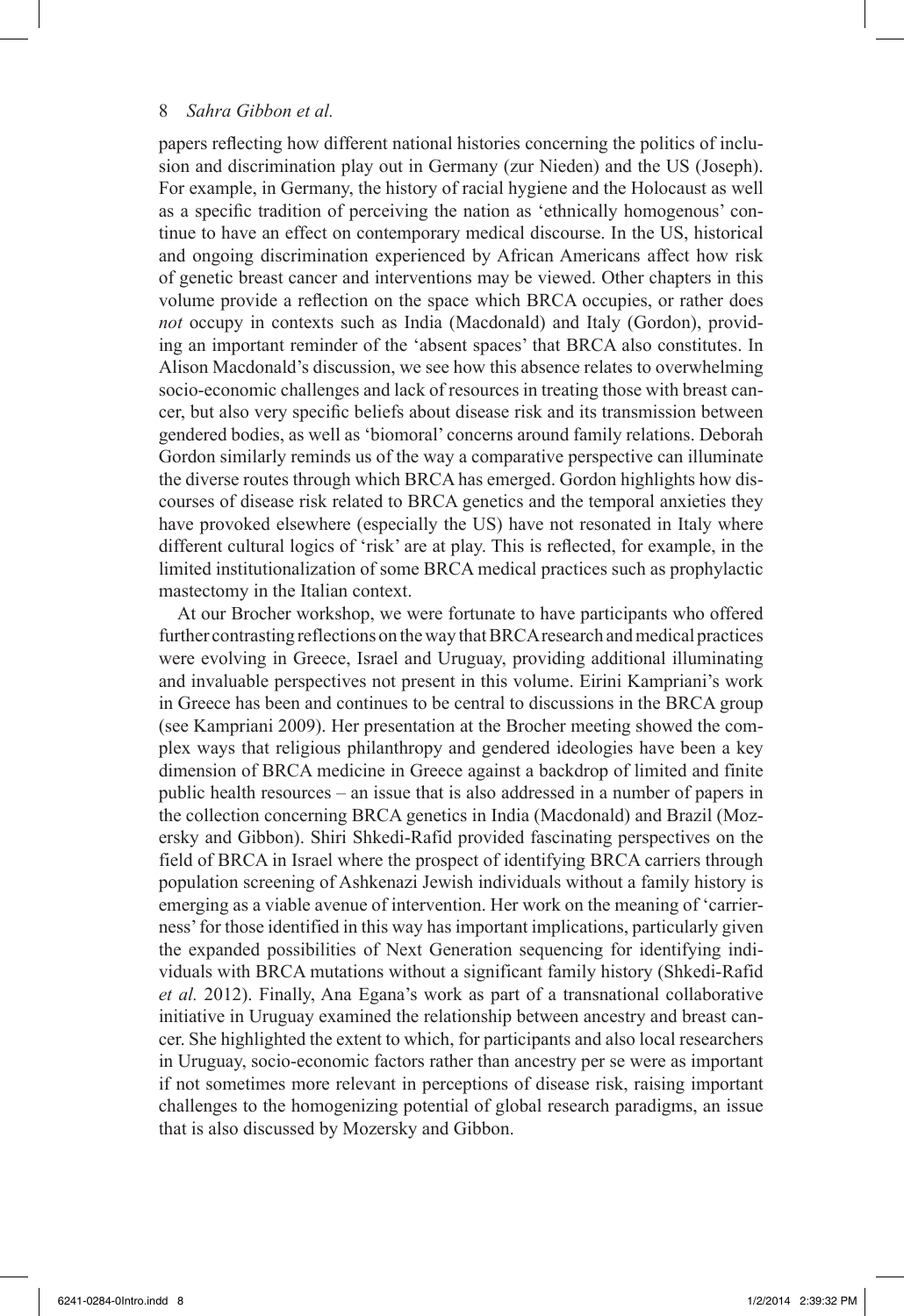## **Challenges of being engaged/positioned/situated in our research fields**

In the course of our discussions at Brocher, one of the themes that recurred was our own embeddedness in the medical and scientific field of BRCA genetics. As social scientists analyzing, engaging and sometimes even collaborating with what has become a multi-million-dollar industry that is now expanding across a global terrain of medical practice and scientific research, there is an awareness (for some uncomfortably so) that our own research trajectories have been informed (and in many cases funded) because of the high public profile that BRCA genetics continues to garner. As Haraway (1988: 581) pointed out, there is of course no view 'from nowhere' and we are all necessarily 'situated' by working in the domain of BRCA genetics, whether we carry out research at the clinical interface, in the laboratory or with patient or activist populations. Entering and acknowledging the complexity of our situatedness in the context of interdisciplinarity or collaborative research is part of the challenging task of social scientists examining developments in the life and medical sciences, and one that others have begun to address. Prainsack and colleagues (2010) note the ever-present ambiguity of conducting social science research in such settings, highlighting the challenges of creating the space for critical social science perspectives and negotiating differences in authority and the legitimacy of contrasting methodological approaches. Barry *et al.* (2008) suggest the need for a more complex understanding of interdisciplinarity and stress that interdisciplinarity has diverse histories and can take a multiplicity of forms. They interrogate how different modes of interdisciplinarity come into play and intersect, and raise valuable questions about the conditions under which particular styles of interdisciplinary practices appear and the ways they inform the outcomes of scientific knowledge production.<sup>5</sup> Drawing on their approaches and reflecting on our own embeddedness as social science researchers in the field of BRCA genetics the following questions emerge: When – or even – is it possible to reach a synthesis of natural scientific and social scientific knowledge? Under which conditions does our own social science research function in a 'service-mode' to facilitate the research goals of the life and medical sciences? And how can the existing disciplinary epistemological and ontological assumptions be contested in such interdisciplinary collaborations? While these issues are implicit in many of the chapters presented, the questions raised about the ethics and politics of doing social science research at the interface with BRCA genetic research remain ongoing challenges that are of central interest to a number of the book's contributors, and which we suggest are crucial to social science research more generally in the field of genomic science and medicine, beyond BRCA.

\* \* \*

The book is organized across three sections interspersed with a foreword from Rayna Rapp, commentaries from Nina Hallowell and Martina Schlünder and an afterword from Susanne Bauer, all of whom who we were fortunate to have in attendance at the Brocher workshop. The first section, 'Practices of population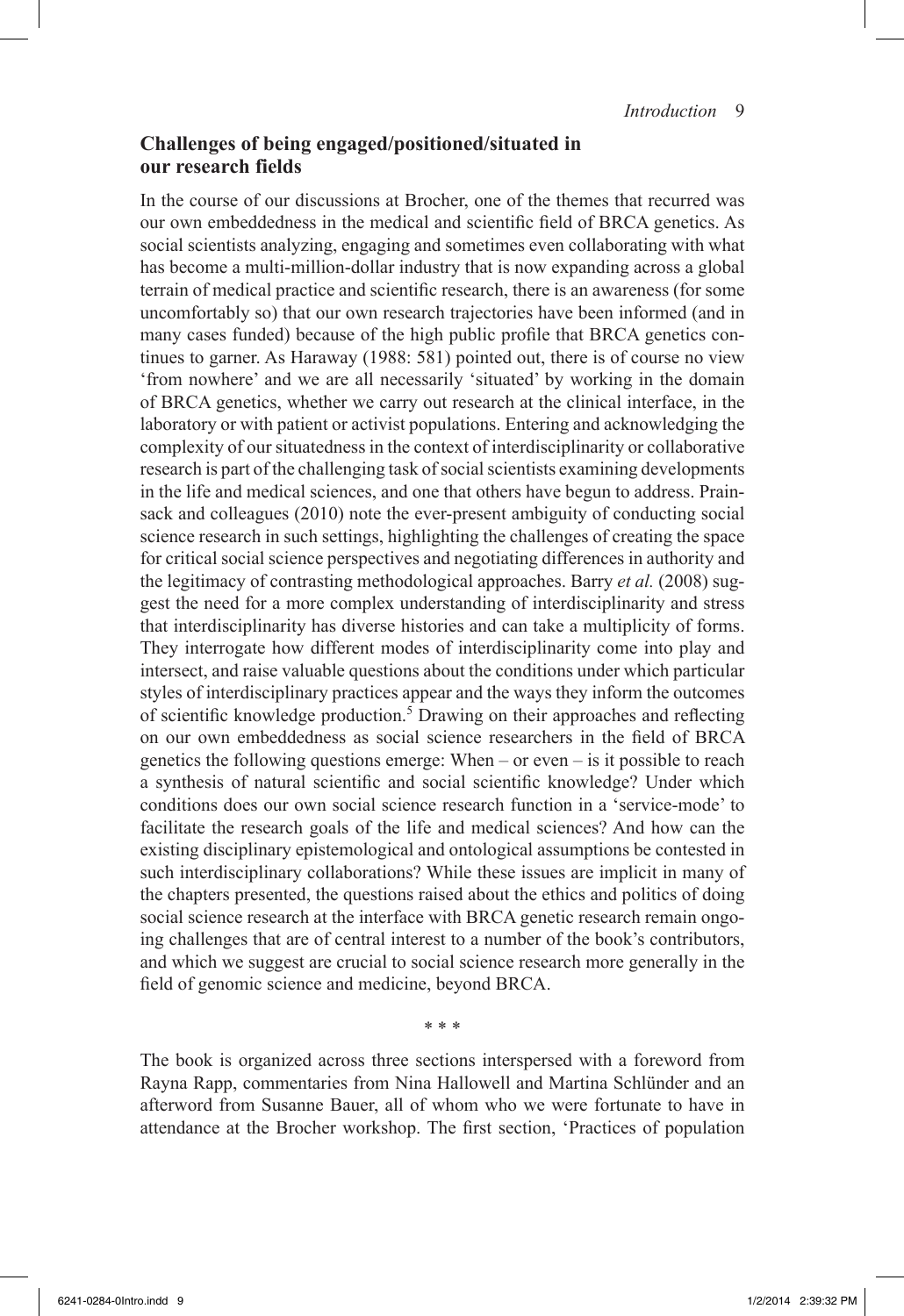politics and history in the production of BRCA', brings together three papers that place concerns with temporal pasts and presents centre stage. Collectively these papers tease out some of the complex questions concerning genetic research and categories of race/ethnicity and populations in the context of BRCA genetic research and medical interventions in different national contexts and/or for various 'under-served' populations. The second section, entitled 'Risk, personhood and subjectivity', provides the framework for three papers that consider core issues of politics, gender and identity in the way that BRCA research and medical practice is enacted, whilst also importantly revealing the spaces where it is absent or resisted. The third section of the book, 'Shifting terrains of BRCA knowledge and practices', brings into view the emerging horizons of this dynamic domain of genetic research as it becomes incorporated into direct to consumer testing, translational research and pre-implantation diagnosis and is informed and potentially transformed by the recent decision in the US on the patentability of genes.

## **Notes**

- 1. cDNA is complementary DNA and refers to a form of DNA that is artificially synthesized.
- 2. Within weeks of the Supreme Court decision, Myriad sued two competitors (Ambry Genetics and Gene by Gene), who began offering BRCA testing claiming violation of some of their remaining patents not invalidated by the Supreme Court (*New York Times*, July 10, 2013, www.nytimes.com/2013/07/11/business/2 competitors-sued-by-genetics-company-for-patent-infringement.html). At the same time, Myriad has pledged that it 'will not impede non-commercial, academic research that uses patented technology licensed or owned by us'. (www.myriad. com/responsibility/myriads-pledge/)
- 3. See for instance the new UK NICE guidance on the preventative use of Tamoxifen or raloxifene for those with a family history of breast cancer as part of a strategy of chemoprevention. The same guidelines have suggested reducing the threshold for BRCA genetic testing for women from 20 per cent chance of having a BRCA gene mutation to 10 per cent, greatly widening the number of women eligible for genetic testing in the UK (www.nice.org.uk/newsroom/news/MoreTreatmentOptions WomenRiskBreastCancer.jsp)
- 4. See Preface.
- 5. Barry *et al.* 2008 suggest three difference interdisciplinary modes *integrativesynthesis* mode, *subordination-service* mode and *agonistic-antagonistic* mode.

## **References**

- Adams, V., Murphy, M. and Clarke, A. (2009) 'Anticipation: technoscience, life, affect, temporality'. *Subjectivity* 28: 246–65.
- Barry, A., Born, G. and Weszkalnys, G. (2008) 'Logics of interdisciplinarity'. *Economy and Society* 37 (1): 20–49.
- Bell, K. (2013) 'Biomarkers, the molecular gaze and the transformation of cancer survivorship'. *BioSocieties* 8 (2): 124–43.
- Bellcross, C.A., Lemke, A.A., Pape, L.S., Tess, A.L. and Meisner, L.T. (2009) 'Evaluation of a breast/ovarian cancer genetics referral screening tool in a mammography population'. *Genetics in Medicine* 11 (11): 783–9. doi:10.1097/GIM.0b013e3181b9b04a.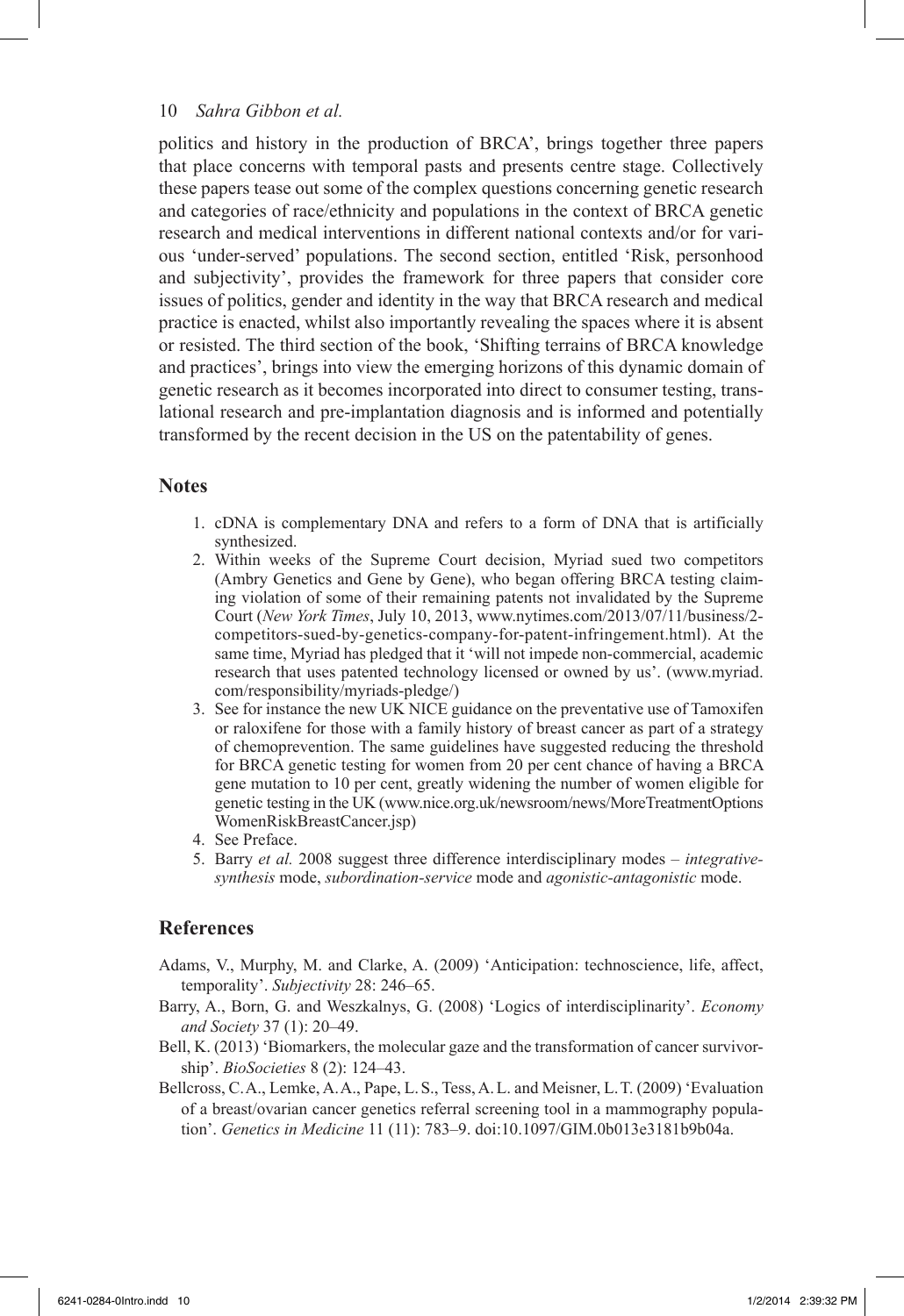- Bourret, P. (2005) 'BRCA patients and clinical collectives: new configurations of action in cancer genetics practices'. *Social Studies of Science* 35 (1): 41–68.
- Churpek, J.E., Walsh T., Zheng Y., et al. (2013) 'Inherited mutations in breast cancer genes in African American breast cancer patients revealed by targeted genomic capture and next-generation sequencing', *Journal of Clinical Oncology* 31 (suppl; abstr CRA1501).
- Clarke, A.E., Mamo, L., Fosket, J.R., Fishman, J.R. and Shim, J.K. (eds) (2010) *Biomedicalization: Technoscience, Health, and Illness in the U.S.,* Durham: Duke University Press.
- Esserman, L.J., Thompson, I.M., Jr. and Reid, B. (2013) 'Overdiagnosis and overtreatment in cancer: an opportunity for improvement'. *JAMA*. 310 (8): 797-798. doi:10.1001/ jama.2013.108415.

Gibbon, S. (2007) *Breast Cancer Genes and the Gendering of Knowledge: Science and Citizenship in the Cultural Context of the 'New' Genetics*. London: Palgrave Macmillan.

———. (2013) 'Ancestry, temporality and potentiality: engaging cancer genetics in Southern Brazil'. In Taussig, K-S., Hoeyer, K. and Helmreich, S. (eds), Special Issue of *Current Anthropology 54 (7)* 'Potentiality and humanness: revisiting the anthropological object in contemporary biomedicine' S107-S117

- -. (2013) 'BRCA genes and the "pluripotency" of gender'. In Horstman, K. and Huijer, M. (eds), *Special Edition Year Book of Women's History.* Amsterdam: Amsterdam University Press.
- Gibbon, S., Kampriani, E. and zur Nieden, A. (2010) 'BRCA patients in Cuba, Greece and Germany. Comparative perspectives on public health, the state and the partial reproduction of "neoliberal" subjects', *BioSocieties* 5: 440–66.
- Gibbon, S. and Novas, C. (eds) (2008) *Biosocialities, Genetics and the Social Sciences: Making Biologies and Identities.* London: Routledge.
- Gibbon, S., Palfner, S., Kalender, U., Joseph, G., Mozersky, J., Kampriani, E. and zur Nieden, A. (2010b) 'Introduction to special section: perspectives on globalizing genomics: the case of "BRCA" breast cancer research and medical practice'. *BioSocieties* 5: 407–14.
- Green, R.C., Berg, J.S., Grody, W.W., et al. (2013) 'ACMG recommendations for reporting of incidental findings in clinical exome and genome sequencing'. *Genetics in Medicine* 15 (7): 565–74. doi:10.1038/gim.2013.73.
- Hallowell, N. (1999) 'Doing the right thing: genetic risk and responsibility'. *Sociology of Health and Illness* 21: 597–621.
- Happe, K.E. (2006) 'Heredity, gender and the discourse of ovarian cancer'. *New Genetics and Society* 25 (2): 171–96.

———. (2013) *The Material Gene: Gender, Race and Heredity After the Human Genome Project.* New York: New York University Press.

- Haraway, D. (1988) Situated knowledges: the science question in feminism and the privilege of partial perspective *Feminist Studies.* 14: 575–99.
- Haraway, D.J. (1997) *Modest\_witness@ Second\_Millennium. FemaleMan*©*\_Meets\_ OncoMouse* ™*: Feminism and Technoscience.* New York: Routledge.
- Joseph G. and Dohan D. (2012) 'Recruitment practices and the politics of inclusion in cancer clinical trials'. *Medical Anthropology Quarterly* 26 (3): 338–60.
- Joseph, G., Kaplan, C., Luce, J., Lee, R., Stewart, S., Guerra, C. and Pasick, R. (2012) Efficient identification and referral of low-income women at high risk for hereditary breast cancer: a practice-based approach. *Public Health Genomics* 15:172–80.
- Kampriani, E. (2009) 'Between religious philanthropy and individualized medicine: situating inherited breast cancer in Greece. Biomedical technology and health inequities in the global north and south'. *Anthropology and Medicine Special Issue* 16: 165–78.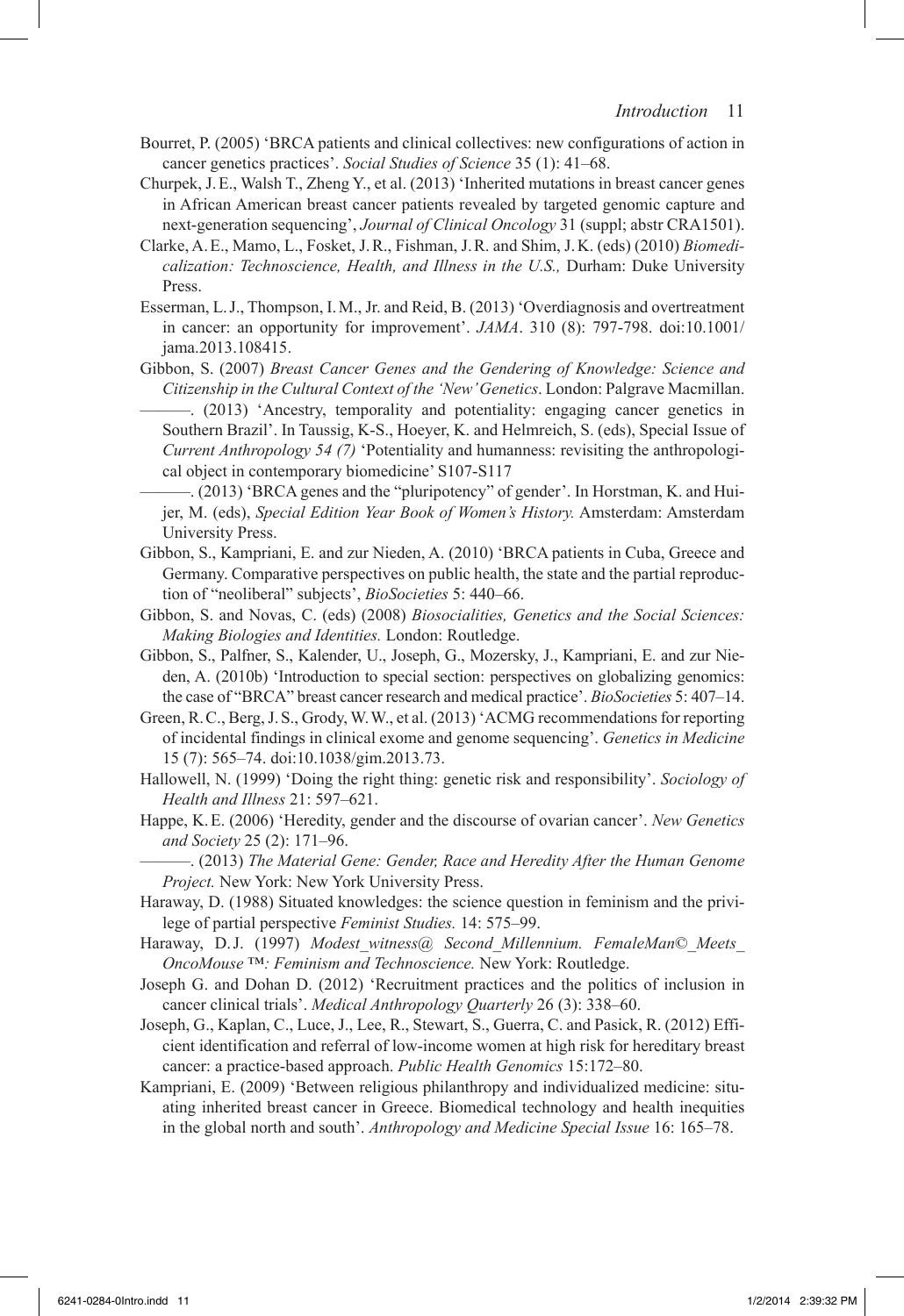12 *Sahra Gibbon et al.*

- Keating, P. and Cambrosio, A. (2003) *Biomedical Platforms: Realigning the Normal and the Pathological in Late-Twentieth-Century Medicine.* (Cambridge, MA and London: MIT Press).
- Kohane, I.S., Masys, D.R. and Altman, R.B. (2006) The incidentalome: a threat to genomic medicine'. *JAMA,* 296 (2): 212–15. doi:10.1001/jama.296.2.212.
- Landecker, H. and Panofsky, A. (2013) 'From social structure to gene regulation and back: a critical introduction to environmental epigenetics for sociology'. *Annual Review of Sociology* 39: 333–57.
- Latour, Bruno (2004) 'Why has critique run out of steam? from matters of fact to matters of concern'. *Critical Inquiry* 30: 225–48.
- Levy-Lahad, E., Gabai-Kapara, E., Kaufman, B., Catane, C., Regev, S., Renbaum, P., Beller, U., King, M.-C. and Lahad, A. (2011) 'Evidence for population-based screening of BRCA1 and BRCA' (Program Number 1191T) Presented at the 12th International Congress of Human Genetics/61st Annual Meeting of The American Society of Human Genetics 13 October, 2011, Montreal, Canada.
- Löwy, I. (2010) *Preventive Strikes: Women, Precancer and Prophylactic Surgery.* Baltimore, MD: The John Hopkins University Press.
- Mansfield, B. (2012) 'Race and the new epigenetic biopolitics of environmental health'. *Biosocieties* 7: 352–72.
- Metcalfe, K.A., Poll, A., Royer, R., Llacuachaqui, M., Tulman, A., Sun, P. and Narod, S.A. (2009) 'Screening for founder mutations in BRCA1 and BRCA2 in unselected Jewish women', *Journal of Clinical Oncology,* 28: 387–91.
- Mozersky, J. (2013) *Risky Genes: Genetics, Breast Cancer and Jewish Identity.* London UK: Routledge.
- Mozersky, J. and Joseph, G. (2010) 'Case studies in the co-production of populations and genetics: The making of "at risk" populations in BRCA genetics'. *BioSocieties* 5 (4): 415–39.
- Narr, W.D. (2003*)* 'Zeit der Politik, Politik der Zeit: Zu Zeiten ihrer globalen Verkürzung und Verlängerung'. In *Jussi Kurunmäki and Kari Palonen: Zeit, Geschichte und Politik.* [Time, History and Politics.] Zum achtzigsten Geburtstag von Reinhard Koselleck, Jyväskylä, 235–61.
- zur Nieden, Andrea (2010) 'The embodiment of genetic risk. Women's experiences of genetic testing for breast cancer susceptibility mutations'. In Arno Bammé, Guenter Getzinger and Bernhard Wieser: *Yearbook 2009 of the Institute for Advanced Studies on Science Technology and Society.* München und Wien: Profil.
	- ———. (2013): *Zum Subjekt der Gene werden. Subjektivierungsweisen im Zeichen der Genetisierung von Brustkrebs.* [Becoming Subject of the Genes. Ways of Subjectification in the Era of Genetification of Breast Cancer]. Bielefeld, Germany: Transcript (in German).
- Palfner, S. (2009) *Gen-Passagen. Molekularbiologische und medizinische Praktiken im Umgang mit Brustkrebs-Genen. Wissen* – *Technologie* – *Diagnostik* [Gene-passages. Molecularbiological and Medical Practices Related to Breast Cancer Genes. Knowledge – Technology – Diagnostic]. Bielefeld, Germany: Transcript (in German).
- Parthasarathy, S. (2007) *Building Genetic Medicine: Breast Cancer, Technology and the Comparative Politics of Health Care.* Cambridge: MIT Press.
- Prainsack, B., Svendsen, M.N., Koch, L. and Ehrich, K. (2010) 'How do we collaborate? Social science researchers' experience of multidisciplinarity in biomedical settings'. *Biosocieties* 5: 278–86.